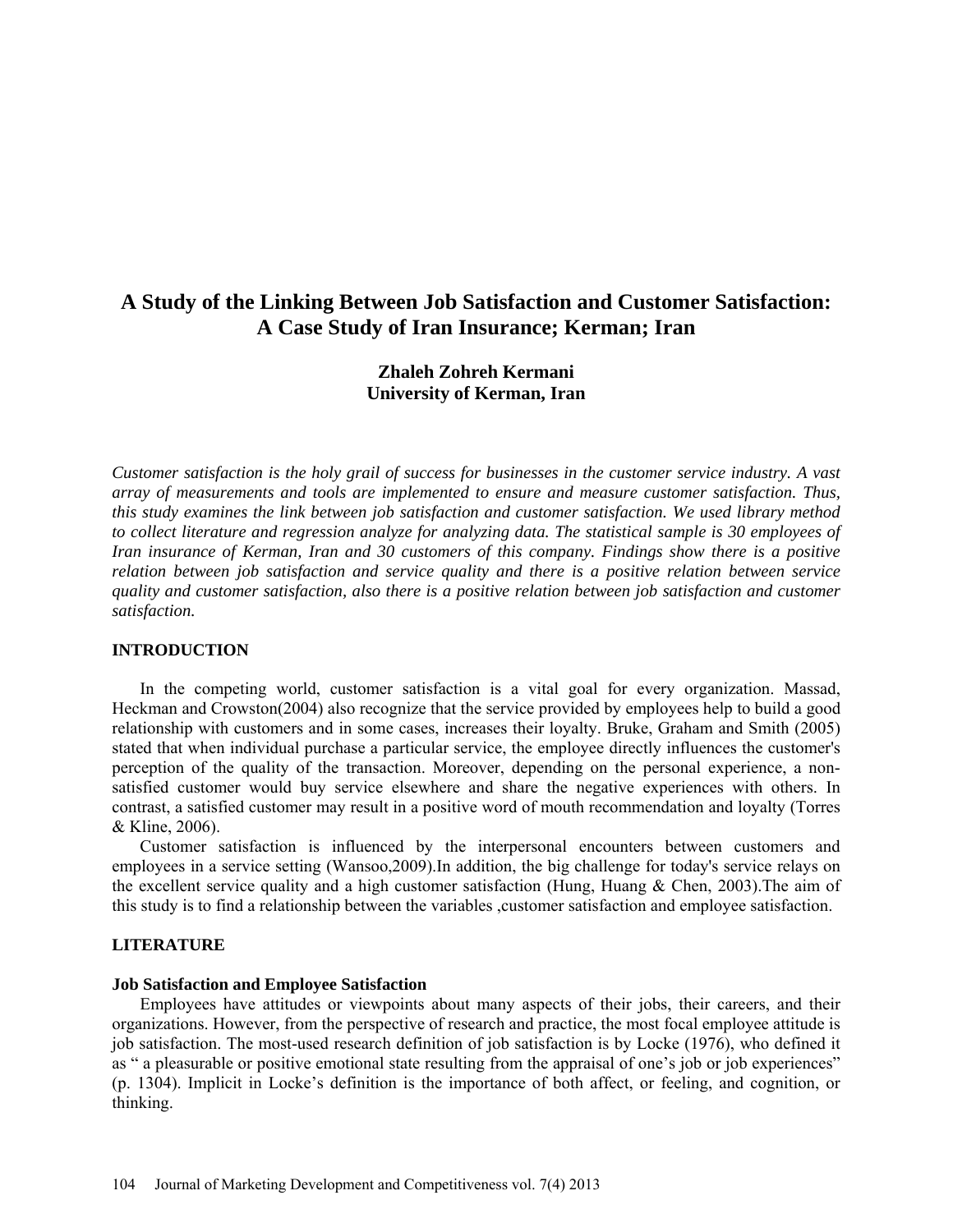According to Ilham (2009), employee satisfaction refers to the positive or negative aspects of employee's attitude toward their jobs or some features of the job. Employee satisfaction is the terminology used to describe whether employees are happy and contented and fulfilling their desires and needs at. Many measures report that employee satisfaction is a factor in employee motivation, employee goal achievement and positive employee morale in the workplace. Employee satisfaction while generally a positive in our organization can also be a downer mediocre employee's stay because they are satisfied with our work environment (Bin Hussin, 2011).

Employee satisfaction is impacted by employees' perceptions of their job and the organization for which they work (Eskildsen & Nussler, 2000). Homburg & stock (2004) stated that employee satisfaction is "an attitude that results from an evaluative process, where some comparison standard about the work environment is performed with the actually perceived work environment.

#### **Service Quality**

Service quality is a concept that has aroused considerable interest and debate in the research literature because of the difficulties in both defining it and measuring it with no overall consensus emerging on either (Wisniewski, 2001). There are a number of different "definitions" as to what is meant by service quality. One that is commonly used defines service quality as the extent to which a service meets customers' needs or expectations (Lewis and Mitchell, 1990; Dotchin and Oakland, 1994; Asubonteng et al, 1996; Wisniewski and Donnelly, 1996).Service quality can thus be defined as the difference between customer expectations of service and perceived service. If expectations are greater than performance, then perceived quality is less than satisfactory and hence customer dissatisfaction occurs (Parasuraman et al., 1985; Lewis and Mitchell, 1990).

#### **Customer Satisfaction**

Hung , Huang and Chen (2003) stated that the big challenge for today's service relays on the excellent service quality and high customer satisfaction. Customer satisfaction refers to the customer's overall evaluation of the performance of a service(Gustaffson,Johnson&Roos,2005).A satisfied customer might become a repeat buyer and this overall satisfaction has a strong positive effect on customer loyalty intentions(Prayukvonge,Sophon,Hongpukdee&Charupas,2007).At the time the customer reaches or exceeds the expectative and satisfaction, he or she can become a loyal customer but it always depends on the personal experience and perception of quality.(Yu,Lei-Yu&Yu-Ching,2005). DiCostanzo (2008) explains that non-satisfied customer would prefer to buy the product or service anywhere else. On the other hand, a satisfied customer can be a positive word of mouth recommendation and improve loyalty (Torres&Kline,2006).If follows that positive word-of-mouth might create new customers to business(Yu et al,2005).

For the purpose of this study, we will define customer satisfaction as the degree to which a customer reflects a positive impression of services received. There are many different types of service encounters, and different elements create customer satisfaction in each scenario. Berry, eta1(1991)identified some principal dimensions customers use to judge service: tangibles such as the physical appearance of the building, personnel, and materials; and intangibles such as reliability, responsiveness, assurance, and empathy. In a face-to-face customer service interaction, such as purchasing a meal at a restaurant, tangibles like the overall appearance of the service environment and employees and the quality of the product purchased, play the most significant a role in the customer's perception of the experience.

## **CORRELATION BETWEEN JOB SATISFACTION AND SERVICE QUALITY**

The study of the relationship between job satisfaction and job performance has a controversial history. The Hawthorne studies, conducted in the 1930s, are often credited with making researchers aware of the effects of employee attitudes on performance. Shortly after the Hawthorne studies, researchers began taking a critical look at the notion that a "happy worker is a productive worker". (Saari & Judge, 2004)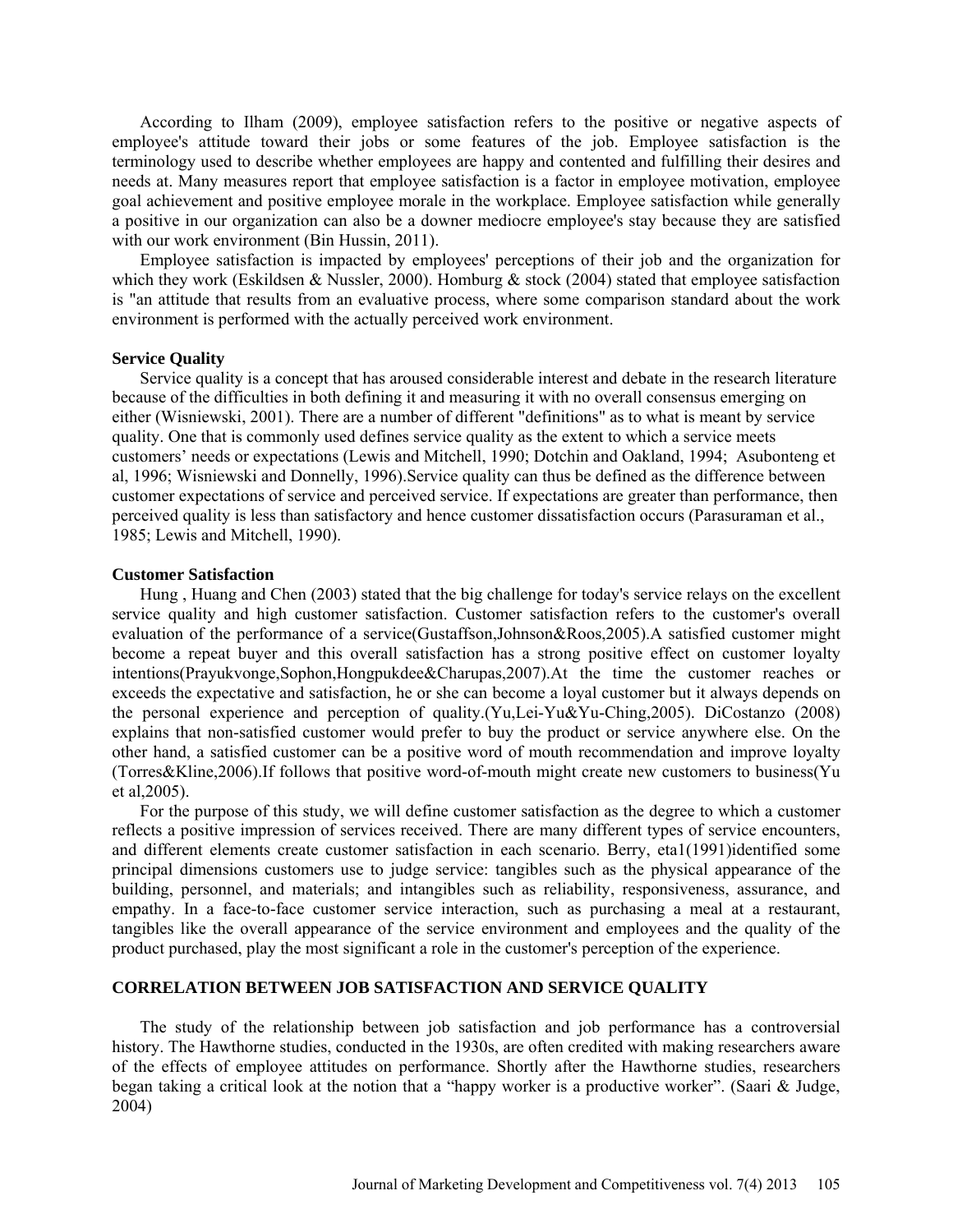Research on employee attributes and performance has traditionally resided in the domain of organizational psychology. However, as operations managers are increasingly involved in service management (Oliva and Sterman 2001, Ukko et al. 2007), they find employee attributes potentially a vital factor for operational efficiency.

#### **CORRELATION BETWEEN SERVICE QUALITY AND CUSTOMER SATISFACTION**

Service quality and customer satisfaction are important concepts to academic researchers studying, consumer evaluations and practitioners as a means of creating competitive advantages and customer loyalty. Many industries are paying greater attention to service quality and customer satisfaction for reasons such as increased competition and deregulation (Reichheld&Succer, 1990; Schelisinger&Heskett, 1991). Service quality is defined similarly as a comparative function between consumer expectations and actual service performance ( Parasuraman et al,1985). In the customer satisfaction literature this model is referred to as the "Disconfermation Paradigm", in the service quality literature is referred to as the "Gap Model"(Iacubocci & Ostrom, 1995).

A study stated that products and services of high quality leads to customer satisfaction and higher profits (Matzler, et al, 2004). Customer's perceptions of satisfaction are almost always dependent on the factors of quality, facilities and service that the company offers, resulting in loyal customers and favorable word of mouth exchanges (Praukvong, et al, 2007).With the purpose of improving their competitive position, many companies use some form of customer satisfaction programs for the evaluation and control their products and services (Maztler, et al, 2004).

## **HYPOTHESES**

*H1: There is a positive relation between job satisfaction and service quality.*

*H2: There is a positive relation between service quality and customer satisfaction.*

*H3: There is a positive relation between job satisfaction and customer satisfaction.*

#### **VARIABLES**

There are three variables in this study. They are job satisfaction, service quality and customer satisfaction.

## **METHODOLOGY**

We used library method to collet literature. The statistical universe is employees of Iran Insurance and customers of this company in Kerman, Iran. Statistical sample is 30 employees of Iran insurance of Kerman and 30 customers of this company. The questionnaire has reliability with Cronbach alpha 0.88.

## **RESULTS**

We used regression analyze to analyze the data. Regression analyze for assessing three hypotheses is shown below: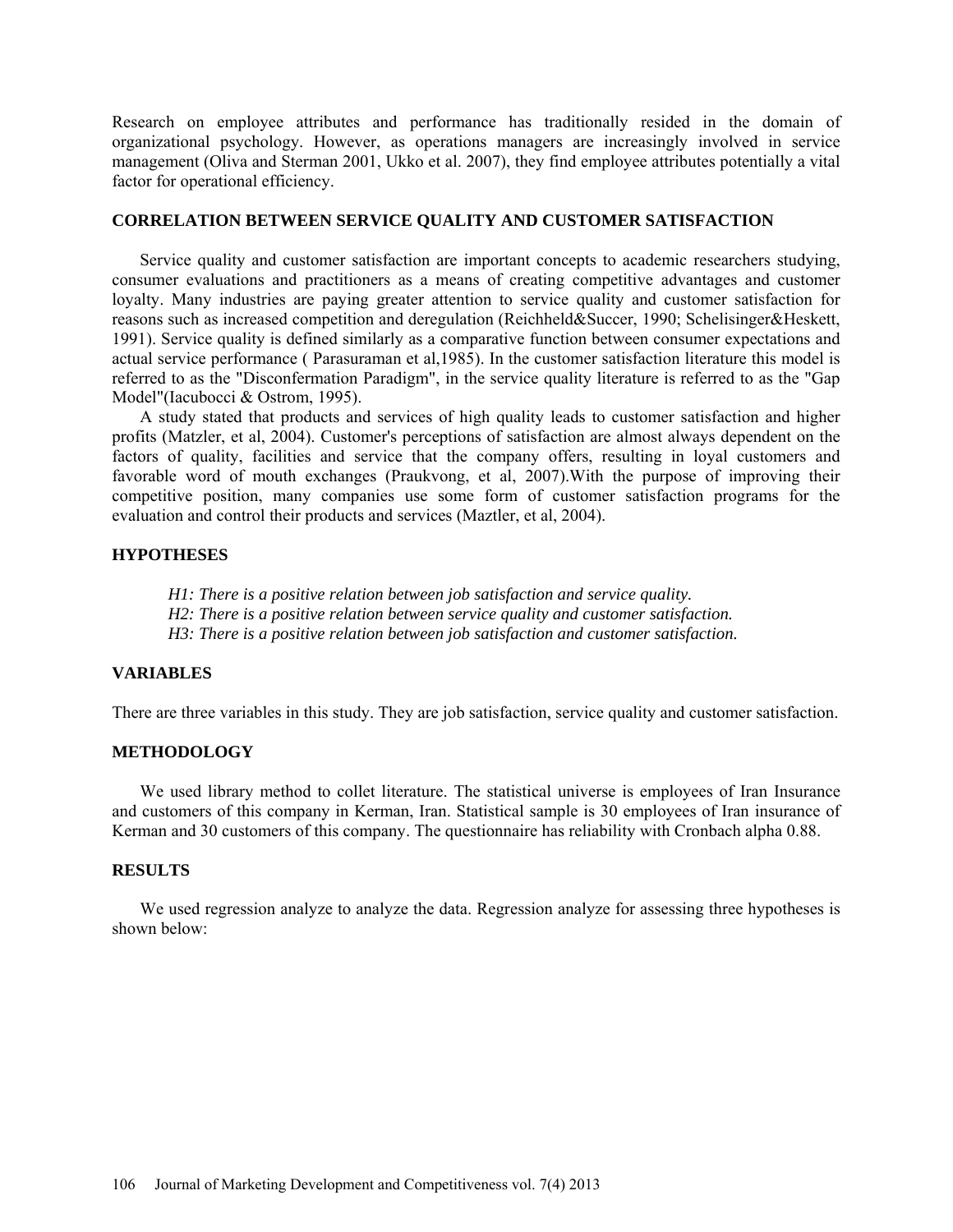## **TABLE 1 RESULTS OF REGRESSION ANALYZE**

| Independent<br>variable | <b>Dependent</b><br>variable | B    |      | <b>Standardized Beta</b> | <b>Sig F-change</b> | r     | $r^2$ |
|-------------------------|------------------------------|------|------|--------------------------|---------------------|-------|-------|
| <b>Job Satisfaction</b> | Constant                     | 1.81 | 3.31 |                          | 0.02                | 0.42  | 0.18  |
|                         | Service quality              | 0.39 | 2.43 | 0.42                     |                     |       |       |
| Service Quality         | Constant                     | 1.54 | 2.68 |                          | 0.01                | 0.47  | 0.22  |
|                         | Customer<br>satisfaction     | 0.51 | 2.81 | 0.47                     |                     |       |       |
| <b>Job Satisfaction</b> | Constant                     | 2.83 | 4.34 |                          | 0.65                | 0.087 | 0.01  |
|                         | Customer<br>satisfaction     | 0.1  | 0.46 | 0.1                      |                     |       |       |

As table 1 shows there is a positive and significance relation between job satisfaction and service quality(r  $= 0.42$ , B $= 0.39$ , sig $= 0.02$ ), so the first hypothesis is accepted.

According to table 1, there is a positive relation between job satisfaction and customer satisfaction (B  $=0.51$ ,  $r= 0.47$ , sig = 0.22). So hypothesis 2 is accepted.

As B=0.1 and sig= 0.01 in the table 1, we can conclude there is a positive relation between job satisfaction and customer satisfaction and the third hypothesis is accepted too.

## **DISCUSSION**

By considering that customer satisfaction is a vital factor for company succession, it is important companies identify effective factors on customer satisfaction. Employees are key sources for every industry because they present products. Employees attitudes about their job can be seen in their products and services. So in this study we want to understand the link between job satisfaction and customer satisfaction. Findings show there is a positive relation between job satisfaction and service quality and a positive relation between service quality and customer satisfaction. Also there is a positive relation between job satisfaction and customer satisfaction.

## **REFERENCES**

Asubonteng, P., McCleary, K. J. & Swan, J. E. (1996). "SERVQUAL revisited: a critical review of service quality". Journal of Services Marketing, 10 (6), 62-81.

Berry, L.L. and Parasuraman, A. (1991), Marketing Services: Competing through Quality, Free Press, New York, NY.

Bin Hussin, Anuar (2011). The relationship between job satisfaction and job performance among employees in tradewinds group of companies. A Master project submitted in partial fulfillment of the requirements for the degree of Master Human Resource Management.

DiCostanzo, (2008). An analysis of customer satisfaction and customer retention in terms of employee satisfaction and loyalty. Total Quality Management. 11(4).

Dotchin, J. A. & Oakland, J. S. (1994). "Total Quality Management in Services Part 2: Service. Quality". International Journal of Quality & Reliability Management, 11 (3), 27-42.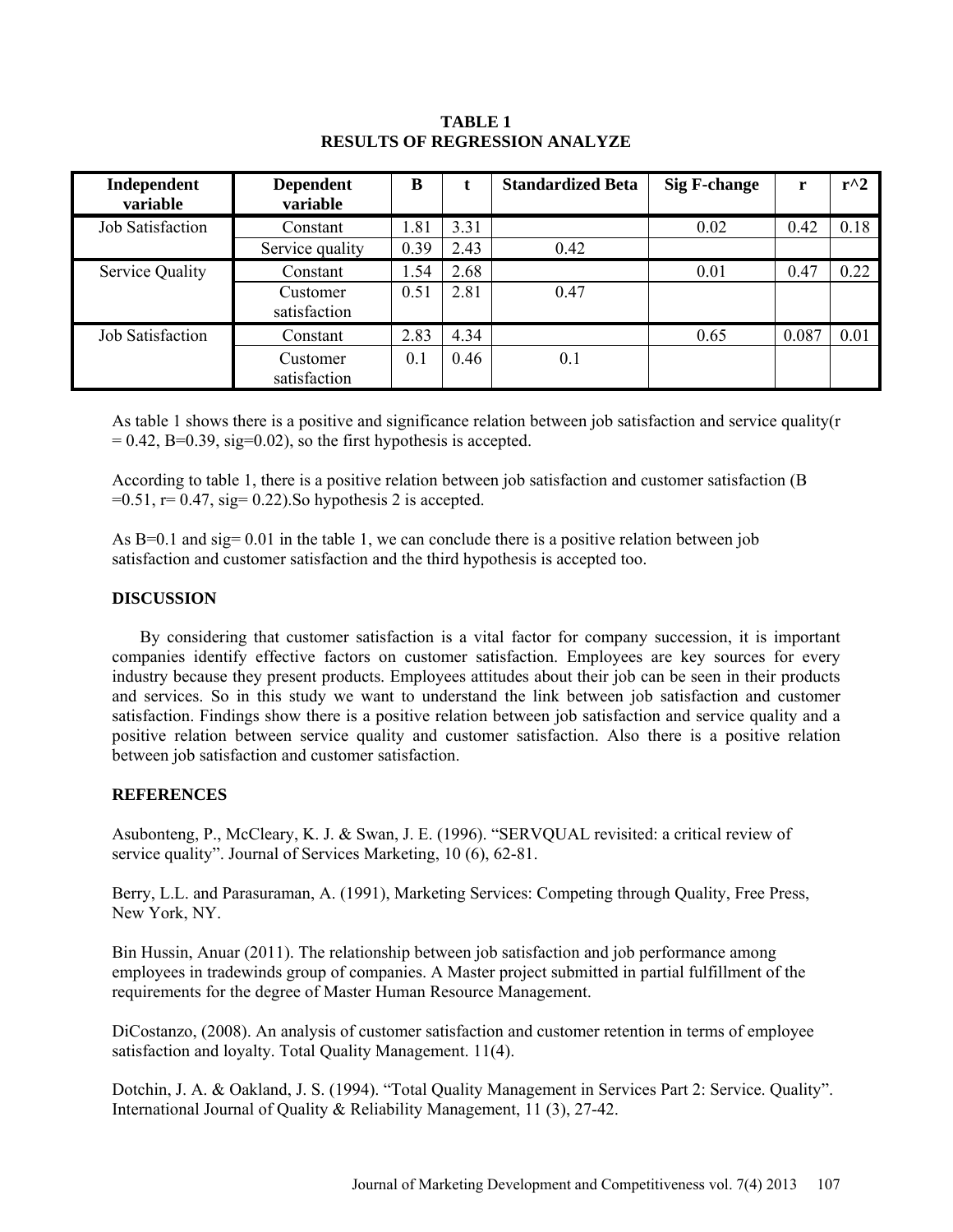Eskilden, J.K, Nussler, M.L. (2000). The managerial drivers of employee satisfaction and loyalty. Total quality management, 11(4).

Gustafsson, A., M. D. Johnson, I. Roos. (2005). The effects of customer satisfaction, relationship commitment dimensions, and triggers on customer retention. Journal of Marketing 69 (4) 210-218.

Hung, Huang, M., Chen, K. (2003). Service quality evaluation by service quality performance matrix. Total Quality Management &Business Excellence, 14(1).pp79.

Iacobucci, D., & Ostrom, A. (1993).Gender differences in the impatt of "core" and "relational" aspects of services on the evaluation of service encounters. Journal of Consumer Psychology, 2, 257-286.

Ilham Dahir Sheikh Mohamoud (2009). The role of work motivation on employee performance. Master's thesis. Universiti Utara Malaysia, Kedah.

Lewis, B. R. & Mitchell, V. W. (1990). "Defining and measuring the quality of customer service"'. Marketing Intelligence & Planning, 8 (6), 11-17.

Locke, E. A. (1976). The nature and causes of job satisfaction. In M. D. Dunnette (Ed.), Handbook of industrial and organizational psychology (pp. 1297–1349). Chicago: Rand McNally.

Massad, N., R. Hechman & K. Crowston (2004). Customer satisfaction with electronic service encounters. Journal of electronic commerce 10(4).73-104.

Matlzler, K., Bailom, F., Hinterhuber, H.H, Renzel, B., Pichler, J. (2004). The asymmetric relationship between attribute – level performance and overall customer satisfaction: a reconsideration of the importance-performance analysis, Industrial Marketing Management. Total Quality Management &Business Excellence, 33(May), 271-277.

Oliva, R., J. D. Sterman. 2001. Cutting corners and working overtime: Quality erosion in the service industry. Management Science 47 (7) 894-914.

Parasuraman, A., V. A. Zeithaml, L. L. Berry. 1985. A conceptual model of service quality and its implications for future research. Journal of Marketing 49 (3) 41-50.

Prayvukyong, W., Sophon, J., Hongpukdee, S., Charupas, T. (2007), Customers' satisfaction with hotel guestrooms: A case study in Ubon Rachathani Province, Thiland. Asia Pacific Journal of Tourism Research, 12(2), 119-126

Reichheld, F. F., & Sasser, W. E., Jr. (1990, September-October). Zero defections: Quality comes to services. Harvard Business Review, pp. 105-1 11.

Sarri, Lise M., Judge, Timothy A. (2004), Employee attitudes and job satisfaction. Journal man Resource Management.43 (4), 395-407.

Schlesinger, L. A. & Heskett. J. L. (1991, September). The service-driven service company. Harvard Business Review. pp. 71-81.

Torres, E.N. & Kline, S. (2006). From satisfaction to delight: a model for the hotel industry. International journal of contemporary hospitality management, 18(4), 290-301.